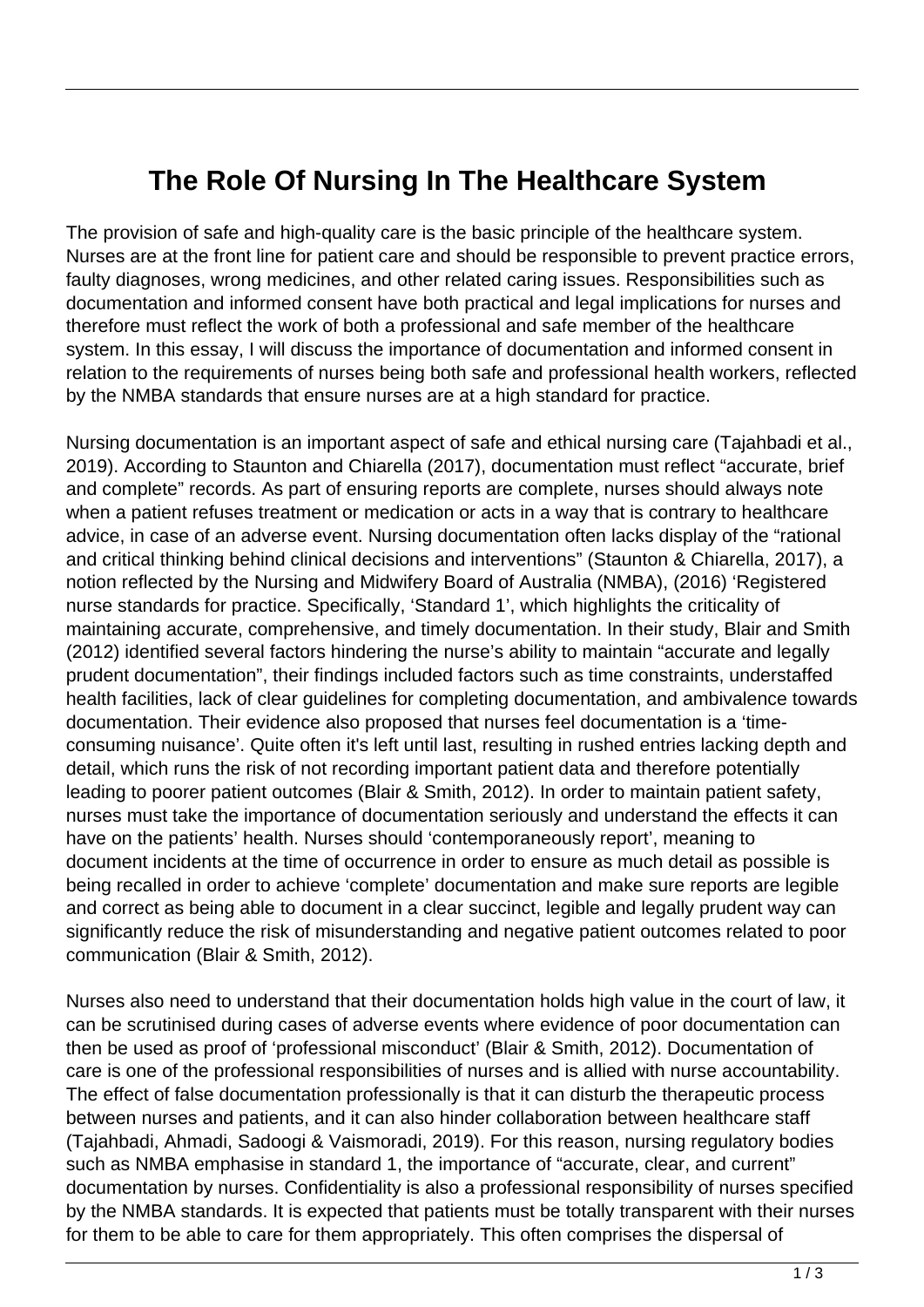exceedingly personal information which patients hold trust in their nurses to not divulge any of it without their consent (Staunton & Chiarella, 2017). Therefore, it is important that the nurse respects patient information but also be aware of the exceptions to confidentiality. These circumstances may include a requirement via statute or court order to share the information or when it is "in the public interest". However, it is the nurse's decision to make the appropriate call that adheres with her codes of conduct and standards. Overall the expectation of nurses professionally is that they will take great care to respect the confidence entrusted to them by patients.

During informed consent, protecting patient autonomy is a key nursing role (Cook, 2016). According to Cook (2016), the nurse's role during informed consent is to "preserve, protect, and support" the patient's autonomy by assessing their comprehension of both the procedure information and the risks associated. While obtaining informed consent can often be the role of the health procedure provider, nurses have an ethical obligation to act as advocates of the patient's autonomy within the process of obtaining informed consent (Cook, 2016). In some cases, it is the nurse's duty to ensure they are giving the patient both the adequate and appropriate amount of information before obtaining consent. This includes presenting the information in a way that helps the patient understand the reasons for intervention, it also includes informing the patient of the potential risks and withholding information when appropriate, for example, if the doctor believes the information may seriously harm the physical or mental health of the patient (Staunton & Chiarella, 2017). Though informed consent does provide the nurse with protection against legal accusations, Staunton and Chiarella (2017) argue this isn't the 'most important reason', as informed consent also holds a large role in protecting the "bodily and psychological integrity" of the patient, via supporting important ethical considerations. Similarly, Kozier and Erb (2015) also stress the importance of properly informing patients as misunderstanding procedures and expected recovery can lead to "unnecessary stress" to the patient, so therefore the nurse holds an important duty to engage in safe practice and advocate for their patient by ensuring they comprehend the information given to them. The NMBA also highlights the nurse's role to ensure patient safety in 'Standard 2.5', which highlights the nurse's responsibility to "advocate on behalf of people in a manner that respects the person's autonomy and legal capacity" (NMBA, 2016). This includes the nurse assessing the patient for the adequate "legal capacity" required to give valid informed consent meaning the patient holds enough understanding and intelligence to understand the proposed treatment and consequences of that treatment (Kozier & Erb, 2015). This relates to taking alternative precautions if the patient is affected by mental health, intellectual disability, or life-threatening situations, which all have governing legislation and authority to consent on the behalf of the patient if they are judged incompetent where such consent may be unsafe to the patient (Kozier & Erb, 2015). Thus, Cook (2016) says the principles of informed consent legally recognises that nurses have a duty to protect patients by proceeding with "invasive" or "high-risk" treatments only after authorisation has been obtained.

Nurses also hold a professional responsibility when it comes to obtaining valid consent from their patients. The NMBA Standard 2 reflects the nurse's role during informed consent which specifies that nurses must engage in "therapeutic and professional relationships" with the patient, which including establishing mutual trust and respect within professional relationships. This involves obtaining consent without the use of "fraud, duress, or coercion" forced via the nurse (Staunton & Chiarella, 2017). Though this expresses the obvious unacceptable and unprofessional use of deception, a professional nurse must also be aware that they may unintentionally be forcing consent. For example, patients may feel obligated to consent to the